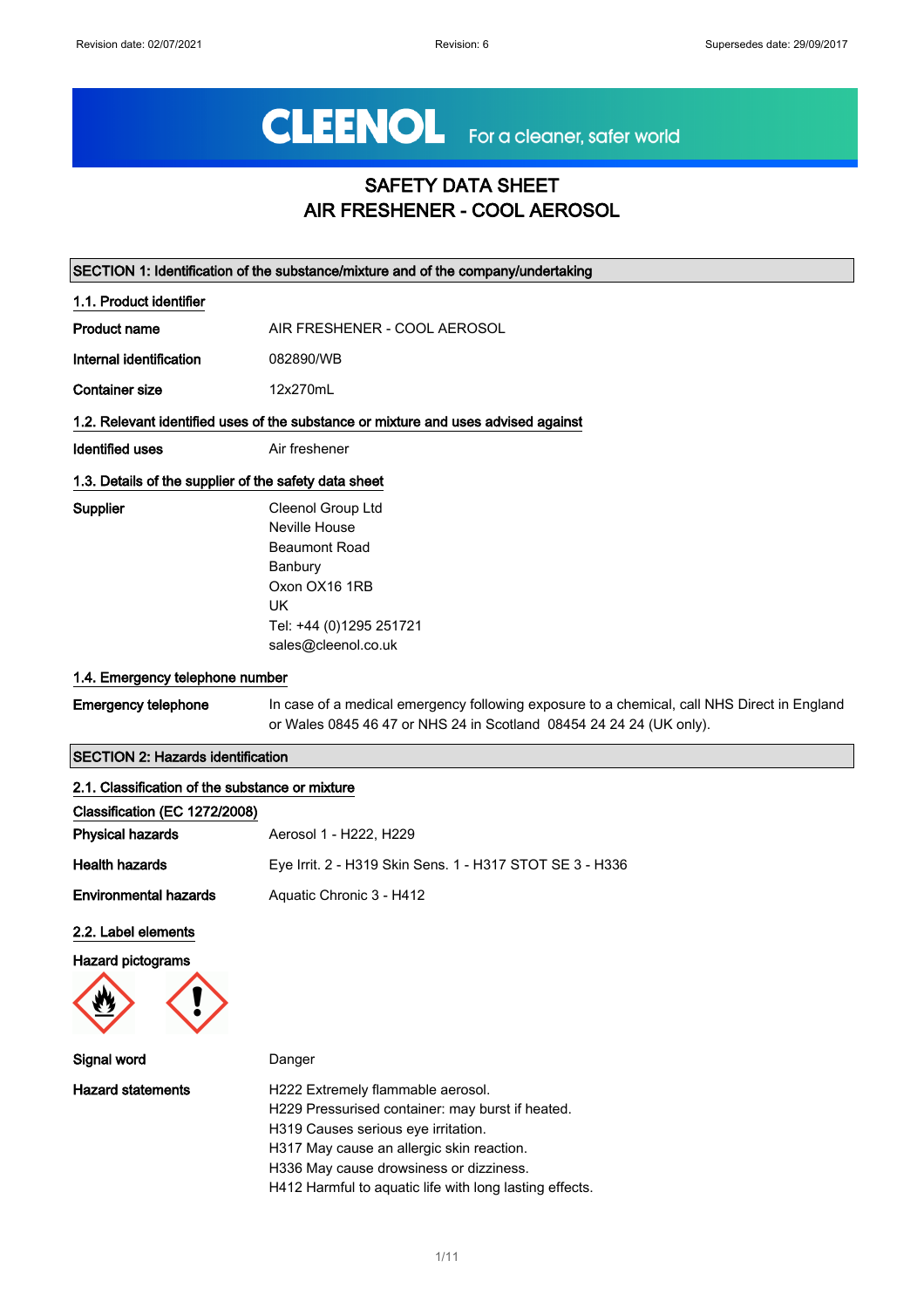| <b>Precautionary statements</b>           | P210 Keep away from heat, hot surfaces, sparks, open flames and other ignition sources. No<br>smoking.<br>P261 Avoid breathing spray.<br>P280 Wear protective gloves/ protective clothing/ eye protection/ face protection.<br>P302+P352 IF ON SKIN: Wash with plenty of water.<br>P305+P351+P338 IF IN EYES: Rinse cautiously with water for several minutes. Remove<br>contact lenses, if present and easy to do. Continue rinsing.<br>P333+P313 If skin irritation or rash occurs: Get medical advice/attention.                                                                                                                                                                                                                                                                                                                                                                                                                                                                                |
|-------------------------------------------|----------------------------------------------------------------------------------------------------------------------------------------------------------------------------------------------------------------------------------------------------------------------------------------------------------------------------------------------------------------------------------------------------------------------------------------------------------------------------------------------------------------------------------------------------------------------------------------------------------------------------------------------------------------------------------------------------------------------------------------------------------------------------------------------------------------------------------------------------------------------------------------------------------------------------------------------------------------------------------------------------|
| Contains                                  | PROPAN-2-OL, d-LIMONENE, Linalyl acetate, LINALOOL, HEXYL CINNAMALDEHYDE,<br>HEXYL SALICYLATE, CITRAL, 2-(4-TERT-BUTYLBENZYL)PROPIONALDEHYDE,<br>HYDROXYISOHEXYL 3-CYCLOHEXENE CARBOXALDEHYDE, Pin-2(10)-ene, GERANYL<br><b>ACETATE, Methyl Octine Carbonate</b>                                                                                                                                                                                                                                                                                                                                                                                                                                                                                                                                                                                                                                                                                                                                   |
| Supplementary precautionary<br>statements | P211 Do not spray on an open flame or other ignition source.<br>P251 Do not pierce or burn, even after use.<br>P264 Wash contaminated skin thoroughly after handling.<br>P271 Use only outdoors or in a well-ventilated area.<br>P272 Contaminated work clothing should not be allowed out of the workplace.<br>P273 Avoid release to the environment.<br>P304+P340 IF INHALED: Remove person to fresh air and keep comfortable for breathing.<br>P312 Call a POISON CENTRE/doctor if you feel unwell.<br>P321 Specific treatment (see medical advice on this label).<br>P337+P313 If eye irritation persists: Get medical advice/ attention.<br>P362+P364 Take off contaminated clothing and wash it before reuse.<br>P403+P233 Store in a well-ventilated place. Keep container tightly closed.<br>P405 Store locked up.<br>P410+P412 Protect from sunlight. Do not expose to temperatures exceeding 50°C/122°F.<br>P501 Dispose of contents/ container in accordance with national regulations. |

#### 2.3. Other hazards

SECTION 3: Composition/information on ingredients

| 3.2. Mixtures                                      |                      |                                                      |
|----------------------------------------------------|----------------------|------------------------------------------------------|
| <b>BUTANE</b>                                      |                      | 30-60%                                               |
| CAS number: 106-97-8                               | EC number: 203-448-7 |                                                      |
| Classification<br>Flam. Gas 1 - H220<br>Press. Gas |                      |                                                      |
| <b>ETHANOL</b>                                     |                      | 10-30%                                               |
| CAS number: 64-17-5                                | EC number: 200-578-6 | REACH registration number: 01-<br>2119457610-43-XXXX |
| Classification<br>Flam. Liq. 2 - H225              |                      |                                                      |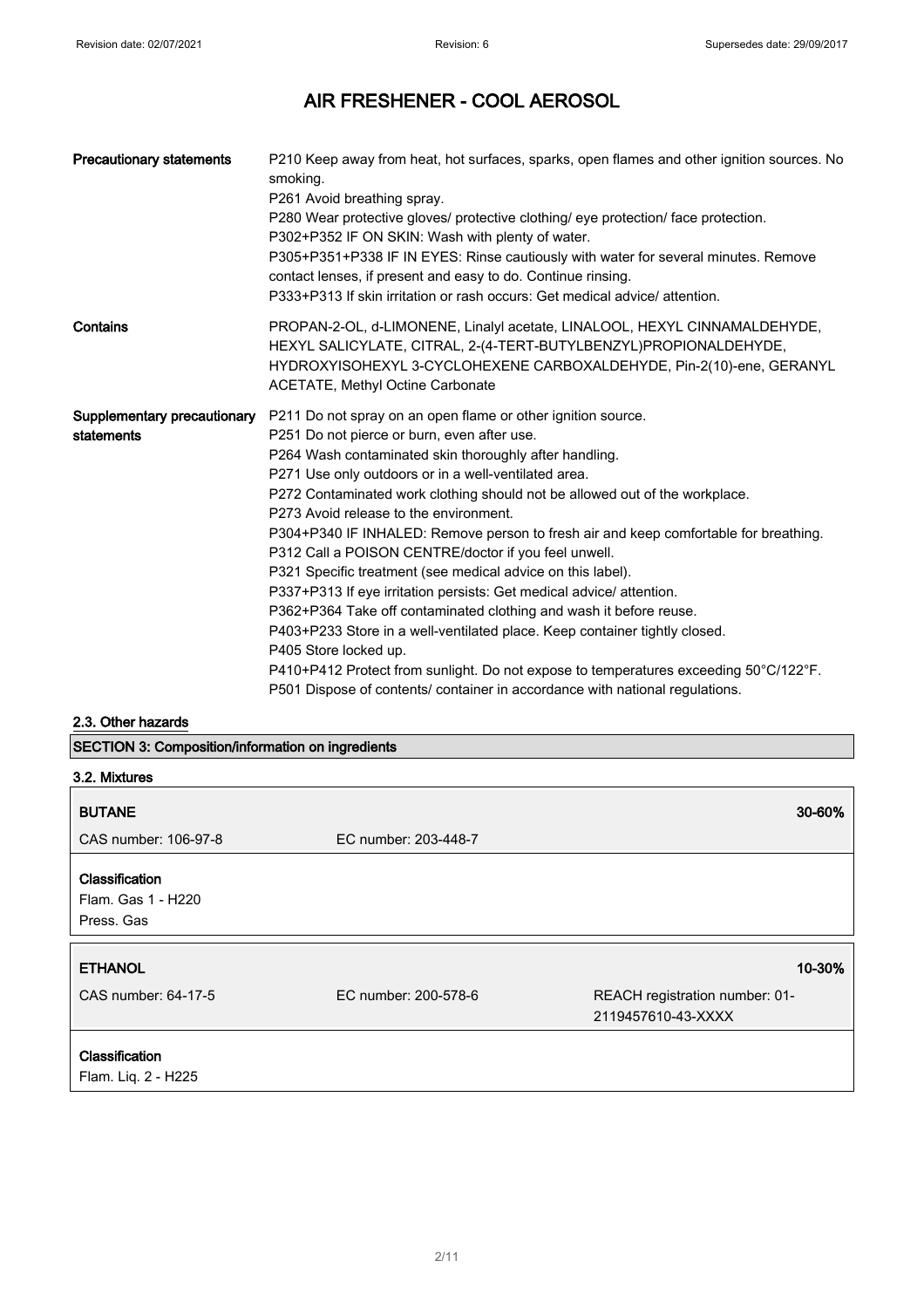| PROPAN-2-OL                                                                                                                                                      |                      | 5-10%                                                |        |
|------------------------------------------------------------------------------------------------------------------------------------------------------------------|----------------------|------------------------------------------------------|--------|
| CAS number: 67-63-0                                                                                                                                              | EC number: 200-661-7 |                                                      |        |
| Classification<br>Flam. Liq. 2 - H225<br>Eye Irrit. 2 - H319<br>STOT SE 3 - H336                                                                                 |                      |                                                      |        |
| Linalyl acetate<br>CAS number: 115-95-7                                                                                                                          |                      |                                                      | 1%     |
| Classification<br>Skin Irrit. 2 - H315<br>Eye Irrit. 2 - H319<br>Skin Sens. 1B - H317                                                                            |                      |                                                      |        |
| d-LIMONENE<br>CAS number: 5989-27-5<br>M factor (Acute) = $1$                                                                                                    | EC number: 227-813-5 |                                                      | 1%     |
| Classification<br>Flam. Liq. 3 - H226<br>Skin Irrit. 2 - H315<br>Skin Sens. 1 - H317<br>Asp. Tox. 1 - H304<br>Aquatic Acute 1 - H400<br>Aquatic Chronic 3 - H412 |                      |                                                      |        |
| <b>LINALOOL</b><br>CAS number: 78-70-6                                                                                                                           | EC number: 201-134-4 | REACH registration number: 01-<br>2119474016-42-XXXX | $<$ 1% |
| Classification<br>Skin Irrit. 2 - H315<br>Eye Irrit. 2 - H319<br>Skin Sens. 1A - H317                                                                            |                      |                                                      |        |
| <b>HEXYL CINNAMALDEHYDE</b><br>CAS number: 101-86-0<br>M factor (Acute) = $1$                                                                                    | EC number: 202-983-3 |                                                      | 1%     |
| Classification<br>Skin Sens. 1 - H317<br>Aquatic Acute 1 - H400<br>Aquatic Chronic 2 - H411                                                                      |                      |                                                      |        |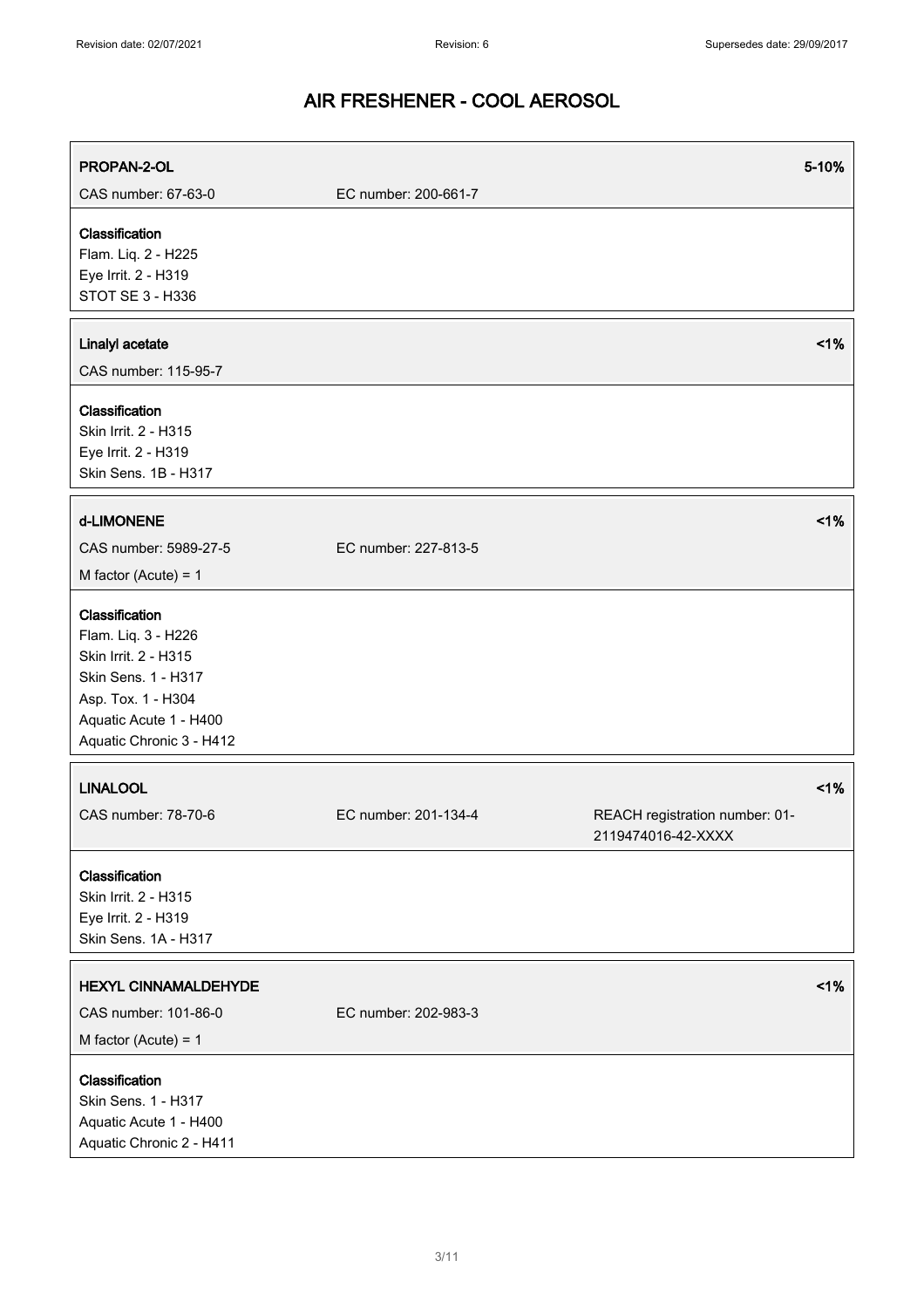| <b>HEXYL SALICYLATE</b>                                                                                                                                          |                          | 1% |
|------------------------------------------------------------------------------------------------------------------------------------------------------------------|--------------------------|----|
| CAS number: 6259-76-3                                                                                                                                            | EC number: 228-408-6     |    |
| M factor (Acute) = $1$                                                                                                                                           | M factor (Chronic) = $1$ |    |
| Classification<br>Skin Sens. 1 - H317<br>Aquatic Acute 1 - H400<br>Aquatic Chronic 1 - H410                                                                      |                          |    |
| Pin-2(10)-ene                                                                                                                                                    |                          | 1% |
| CAS number: 127-91-3                                                                                                                                             |                          |    |
| M factor (Acute) = $1$                                                                                                                                           | M factor (Chronic) = $1$ |    |
| Classification<br>Flam. Liq. 3 - H226<br>Skin Irrit. 2 - H315<br>Skin Sens. 1 - H317<br>Asp. Tox. 1 - H304<br>Aquatic Acute 1 - H400<br>Aquatic Chronic 1 - H410 |                          |    |
| 2-(4-TERT-BUTYLBENZYL)PROPIONALDEHYDE                                                                                                                            |                          | 1% |
| CAS number: 80-54-6                                                                                                                                              | EC number: 201-289-8     |    |
| Classification<br>Acute Tox. 4 - H302<br>Skin Irrit. 2 - H315<br>Skin Sens. 1B - H317<br>Aquatic Chronic 3 - H412                                                |                          |    |
| Allyl (3-methylbutoxy) acetate<br>CAS number: 67634-00-8                                                                                                         |                          | 1% |
| Classification<br>Acute Tox. 4 - H302<br>Acute Tox. 1 - H330<br>Skin Irrit. 2 - H315                                                                             |                          |    |
| <b>CITRAL</b>                                                                                                                                                    |                          | 1% |
| CAS number: 5392-40-5                                                                                                                                            | EC number: 226-394-6     |    |
| Classification<br>Skin Irrit. 2 - H315<br>Eye Irrit. 2 - H319<br>Skin Sens. 1 - H317                                                                             |                          |    |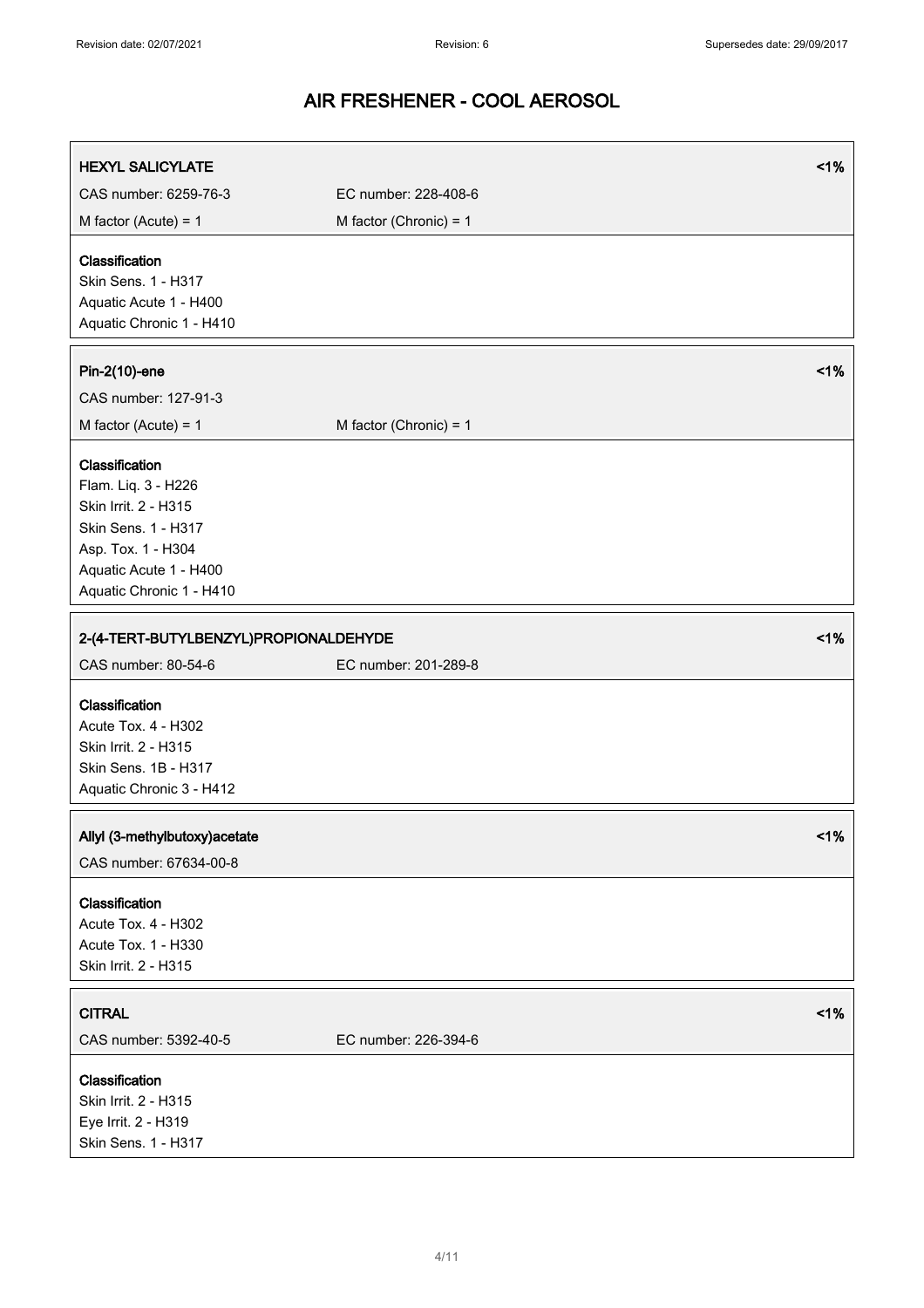| <b>GERANYL ACETATE</b>                                                                    | 1%                                                                                                                                                                                                                              |
|-------------------------------------------------------------------------------------------|---------------------------------------------------------------------------------------------------------------------------------------------------------------------------------------------------------------------------------|
| CAS number: 105-87-3                                                                      |                                                                                                                                                                                                                                 |
| Classification<br>Skin Irrit. 2 - H315<br>Skin Sens. 1 - H317<br>Aquatic Chronic 3 - H412 |                                                                                                                                                                                                                                 |
| <b>HYDROXYISOHEXYL 3-CYCLOHEXENE</b><br><b>CARBOXALDEHYDE</b>                             | 1%                                                                                                                                                                                                                              |
| CAS number: 31906-04-4                                                                    | EC number: 250-863-4                                                                                                                                                                                                            |
| Classification<br>Skin Sens. 1 - H317                                                     |                                                                                                                                                                                                                                 |
|                                                                                           | The full text for all hazard statements is displayed in Section 16.                                                                                                                                                             |
| <b>SECTION 4: First aid measures</b>                                                      |                                                                                                                                                                                                                                 |
| 4.1. Description of first aid measures                                                    |                                                                                                                                                                                                                                 |
| Inhalation                                                                                | Remove person to fresh air and keep comfortable for breathing.                                                                                                                                                                  |
| Ingestion                                                                                 | Rinse mouth. Do not induce vomiting. Give plenty of water to drink. Get medical attention if<br>any discomfort continues.                                                                                                       |
| <b>Skin contact</b>                                                                       | Wash skin thoroughly with soap and water. In the event of any sensitisation symptoms<br>developing, ensure further exposure is avoided. Get medical attention if irritation persists after<br>washing.                          |
| Eye contact                                                                               | Rinse cautiously with water for several minutes. Remove any contact lenses and open eyelids<br>wide apart. Continue to rinse for at least 10 minutes. Get medical attention if symptoms are<br>severe or persist after washing. |
|                                                                                           | 4.2. Most important symptoms and effects, both acute and delayed                                                                                                                                                                |
| Inhalation                                                                                | A single exposure may cause the following adverse effects: Drowsiness, dizziness,<br>disorientation, vertigo. Headache. Nausea, vomiting.                                                                                       |
| Ingestion                                                                                 | Due to the physical nature of this product, it is unlikely that ingestion will occur. May cause<br>irritation.                                                                                                                  |
| Skin contact                                                                              | Skin irritation should not occur when used as recommended. May cause skin sensitisation or<br>allergic reactions in sensitive individuals. Repeated exposure may cause skin dryness or<br>cracking.                             |
| Eye contact                                                                               | Irritating to eyes.                                                                                                                                                                                                             |
|                                                                                           | 4.3. Indication of any immediate medical attention and special treatment needed                                                                                                                                                 |
| Notes for the doctor                                                                      | No specific recommendations.                                                                                                                                                                                                    |

Specific treatments Treat symptomatically.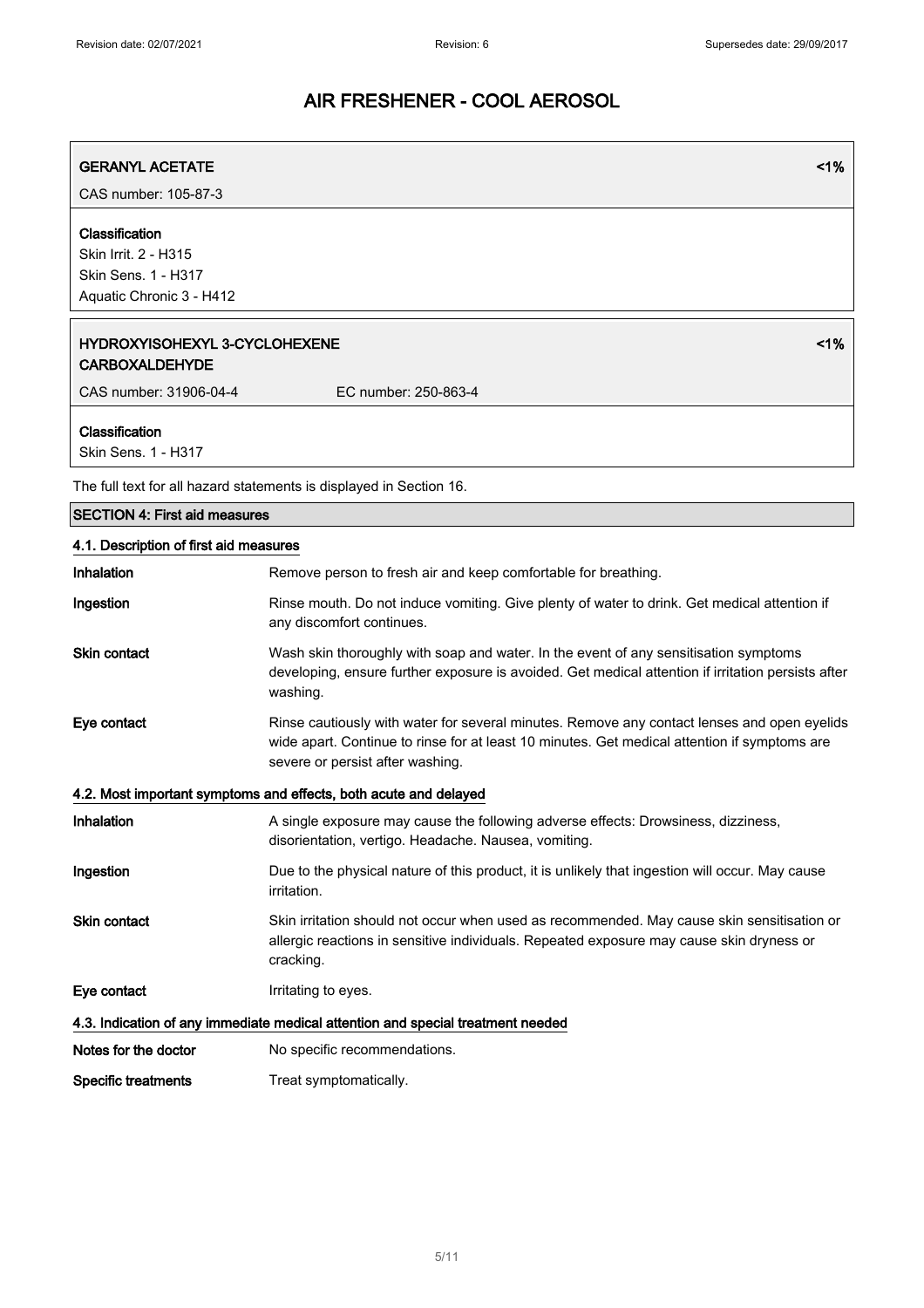#### SECTION 5: Firefighting measures

| 5.1. Extinguishing media                                   |                                                                                                                                                                                                                                                                                            |
|------------------------------------------------------------|--------------------------------------------------------------------------------------------------------------------------------------------------------------------------------------------------------------------------------------------------------------------------------------------|
| Suitable extinguishing media                               | Use fire-extinguishing media suitable for the surrounding fire. Use alcohol-resistant foam,<br>carbon dioxide or dry powder to extinguish.                                                                                                                                                 |
| Unsuitable extinguishing<br>media                          | Do not use water jet as an extinguisher, as this will spread the fire.                                                                                                                                                                                                                     |
| 5.2. Special hazards arising from the substance or mixture |                                                                                                                                                                                                                                                                                            |
| Specific hazards                                           | Containers can burst violently or explode when heated, due to excessive pressure build-up.<br>Bursting aerosol containers may be propelled from a fire at high speed.                                                                                                                      |
| Hazardous combustion<br>products                           | Thermal decomposition or combustion products may include the following substances:<br>Harmful gases or vapours.                                                                                                                                                                            |
| 5.3. Advice for firefighters                               |                                                                                                                                                                                                                                                                                            |
| Protective actions during<br>firefighting                  | Keep upwind to avoid inhalation of gases, vapours, fumes and smoke. Cool containers<br>exposed to heat with water spray and remove them from the fire area if it can be done without<br>risk. Control run-off water by containing and keeping it out of sewers and watercourses.           |
| Special protective equipment<br>for firefighters           | Wear positive-pressure self-contained breathing apparatus (SCBA) and appropriate protective<br>clothing. Firefighter's clothing conforming to European standard EN469 (including helmets,<br>protective boots and gloves) will provide a basic level of protection for chemical incidents. |
| <b>SECTION 6: Accidental release measures</b>              |                                                                                                                                                                                                                                                                                            |
|                                                            | 6.1. Personal precautions, protective equipment and emergency procedures                                                                                                                                                                                                                   |
| <b>Personal precautions</b>                                | Wash thoroughly after dealing with a spillage. Do not touch or walk into spilled material. No                                                                                                                                                                                              |

smoking, sparks, flames or other sources of ignition near spillage. Avoid inhalation of vapours and contact with skin and eyes. Ensure suitable respiratory protection is worn during removal of spillages in confined areas.

#### 6.2. Environmental precautions

Environmental precautions Avoid discharge into drains and the aquatic environment.

#### 6.3. Methods and material for containment and cleaning up

Methods for cleaning up Clear up spills immediately and dispose of waste safely. No smoking, sparks, flames or other sources of ignition near spillage. Contain and absorb spillage with sand, earth or other noncombustible material. Place waste in labelled, sealed containers. Flush contaminated area with plenty of water.

#### 6.4. Reference to other sections

| Reference to other sections |  | For personal protection, see Section 8. For waste disposal, see Section 13. |  |
|-----------------------------|--|-----------------------------------------------------------------------------|--|
|                             |  |                                                                             |  |

#### SECTION 7: Handling and storage

#### 7.1. Precautions for safe handling

| Usage precautions                         | Avoid inhalation of vapours and contact with skin and eyes. Do not spray on an open flame or<br>other ignition source. Keep away from heat, hot surfaces, sparks, open flames and other<br>ignition sources. No smoking. Spray will evaporate and cool rapidly and may cause frostbite<br>or cold burns if in contact with skin. |
|-------------------------------------------|----------------------------------------------------------------------------------------------------------------------------------------------------------------------------------------------------------------------------------------------------------------------------------------------------------------------------------|
| Advice on general<br>occupational hygiene | Good personal hygiene procedures should be implemented. Do not eat, drink or smoke when<br>using this product. Wash hands thoroughly after handling. Wash contaminated clothing before<br>reuse.                                                                                                                                 |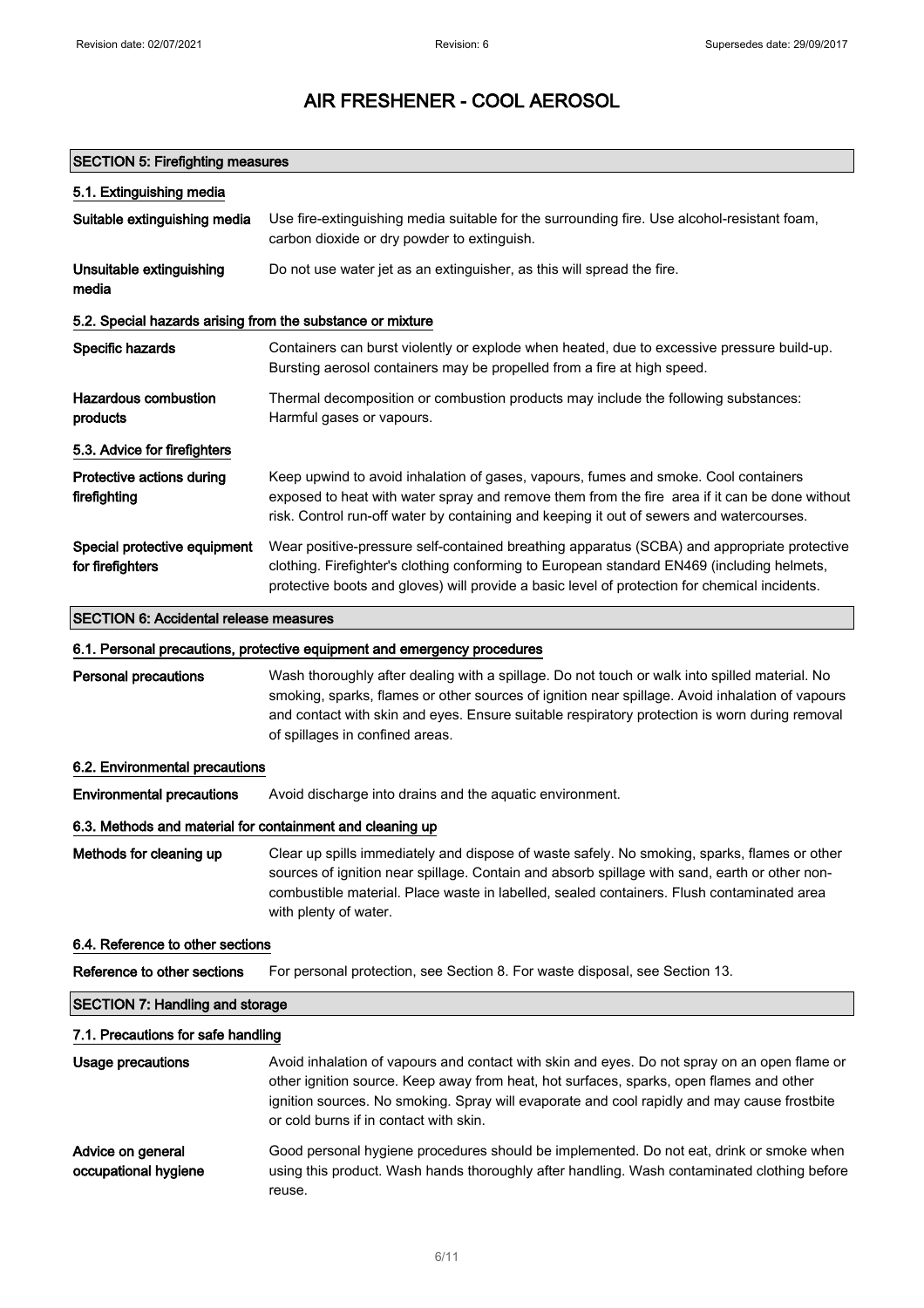#### 7.2. Conditions for safe storage, including any incompatibilities

| Storage precautions                                     | Store in tightly-closed, original container in a dry, cool and well-ventilated place. Keep at<br>temperature not exceeding 50°C. Keep away from oxidising materials, heat and flames. Keep<br>containers upright. |  |
|---------------------------------------------------------|-------------------------------------------------------------------------------------------------------------------------------------------------------------------------------------------------------------------|--|
| Storage class                                           | Miscellaneous hazardous material storage.                                                                                                                                                                         |  |
| 7.3. Specific end use(s)                                |                                                                                                                                                                                                                   |  |
| Specific end use(s)                                     | The identified uses for this product are detailed in Section 1.2.                                                                                                                                                 |  |
| <b>SECTION 8: Exposure controls/Personal protection</b> |                                                                                                                                                                                                                   |  |

#### 8.1. Control parameters

#### Occupational exposure limits

#### BUTANE

Long-term exposure limit (8-hour TWA): WEL 600 ppm 1450 mg/m<sup>3</sup> Short-term exposure limit (15-minute): WEL 750 ppm 1810 mg/m<sup>3</sup>

#### **ETHANOL**

Long-term exposure limit (8-hour TWA): WEL 1000 ppm 1920 mg/m<sup>3</sup> Short-term exposure limit (15-minute): WEL WEL = Workplace Exposure Limit.

#### 8.2. Exposure controls

#### Protective equipment





| Appropriate engineering<br>controls | Provide adequate ventilation. Extensive use of the product in areas with inadequate<br>ventilation may result in the accumulation of hazardous vapour concentrations.                                                                                                                                                                     |
|-------------------------------------|-------------------------------------------------------------------------------------------------------------------------------------------------------------------------------------------------------------------------------------------------------------------------------------------------------------------------------------------|
| Eye/face protection                 | Eyewear complying with an approved standard should be worn if a risk assessment indicates<br>eye contact is possible. Personal protective equipment for eye and face protection should<br>comply with European Standard EN166.                                                                                                            |
| Hand protection                     | Chemical-resistant, impervious gloves complying with an approved standard should be worn if<br>a risk assessment indicates skin contact is possible. For users with sensitive skin, it is<br>recommended that suitable protective gloves are worn. To protect hands from chemicals,<br>gloves should comply with European Standard EN374. |
| Hygiene measures                    | No specific hygiene procedures recommended but good personal hygiene practices should<br>always be observed when working with chemical products. Do not eat, drink or smoke when<br>using this product. Wash hands thoroughly after handling.                                                                                             |
| Respiratory protection              | Respiratory protection must be used if the airborne contamination exceeds the recommended<br>occupational exposure limit. Half mask and quarter mask respirators with replaceable filter<br>cartridges should comply with European Standard EN140. Gas and combination filter<br>cartridges should comply with European Standard EN14387. |

### SECTION 9: Physical and chemical properties

| 9.1. Information on basic physical and chemical properties |                               |
|------------------------------------------------------------|-------------------------------|
| Appearance                                                 | Aerosol.                      |
| Colour                                                     | Colourless.                   |
| Odour                                                      | Perfume. Pleasant, agreeable. |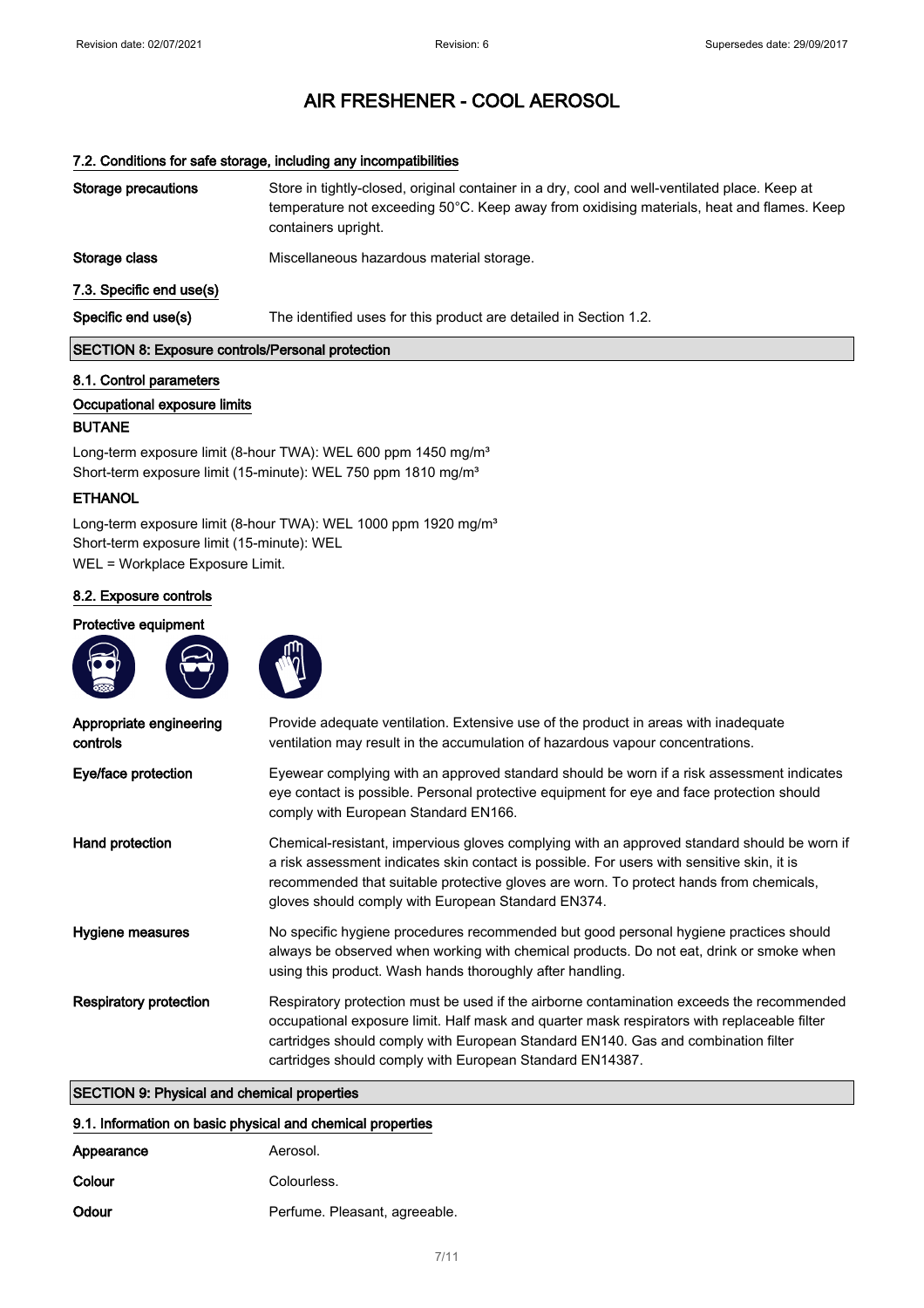| рH                                                             | Not applicable.                                                                                                                                                 |
|----------------------------------------------------------------|-----------------------------------------------------------------------------------------------------------------------------------------------------------------|
| Flash point                                                    | Not applicable.                                                                                                                                                 |
| <b>Evaporation rate</b>                                        | No information available.                                                                                                                                       |
| Vapour pressure                                                | 310000 Pa @ 20°C                                                                                                                                                |
| Vapour density                                                 | >1                                                                                                                                                              |
| <b>Relative density</b>                                        | 0.622 g/ml                                                                                                                                                      |
| Solubility(ies)                                                | Soluble in water.                                                                                                                                               |
| <b>Explosive properties</b>                                    | No information available.                                                                                                                                       |
| <b>Oxidising properties</b>                                    | There are no chemical groups present in the product that are associated with oxidising<br>properties.                                                           |
| 9.2. Other information                                         |                                                                                                                                                                 |
| <b>Volatility</b>                                              | Highly volatile.                                                                                                                                                |
| <b>SECTION 10: Stability and reactivity</b>                    |                                                                                                                                                                 |
| 10.1. Reactivity                                               |                                                                                                                                                                 |
| Reactivity                                                     | There are no known reactivity hazards associated with this product.                                                                                             |
| 10.2. Chemical stability                                       |                                                                                                                                                                 |
| <b>Stability</b>                                               | Stable at normal ambient temperatures and when used as recommended.                                                                                             |
| 10.3. Possibility of hazardous reactions                       |                                                                                                                                                                 |
| Possibility of hazardous<br>reactions                          | The following materials may react strongly with the product: Oxidising agents.                                                                                  |
| 10.4. Conditions to avoid                                      |                                                                                                                                                                 |
| <b>Conditions to avoid</b>                                     | Avoid exposing aerosol containers to high temperatures or direct sunlight. Pressurised<br>container: may burst if heated                                        |
| 10.5. Incompatible materials                                   |                                                                                                                                                                 |
| Materials to avoid                                             | No specific material or group of materials is likely to react with the product to produce a<br>hazardous situation.                                             |
| 10.6. Hazardous decomposition products                         |                                                                                                                                                                 |
| Hazardous decomposition<br>products                            | Does not decompose when used and stored as recommended. Thermal decomposition or<br>combustion products may include the following substances: Oxides of carbon. |
| <b>SECTION 11: Toxicological information</b>                   |                                                                                                                                                                 |
| 11.1. Information on toxicological effects                     |                                                                                                                                                                 |
| <b>Toxicological effects</b>                                   | Information given is based on data of the components and of similar products.                                                                                   |
| Acute toxicity - inhalation<br>ATE inhalation (vapours mg/l)   | 460.0                                                                                                                                                           |
| Serious eye damage/irritation<br>Serious eye damage/irritation | Causes serious eye irritation.                                                                                                                                  |
| Inhalation                                                     | A single exposure may cause the following adverse effects: Drowsiness, dizziness,<br>disorientation, vertigo. Headache. Nausea, vomiting.                       |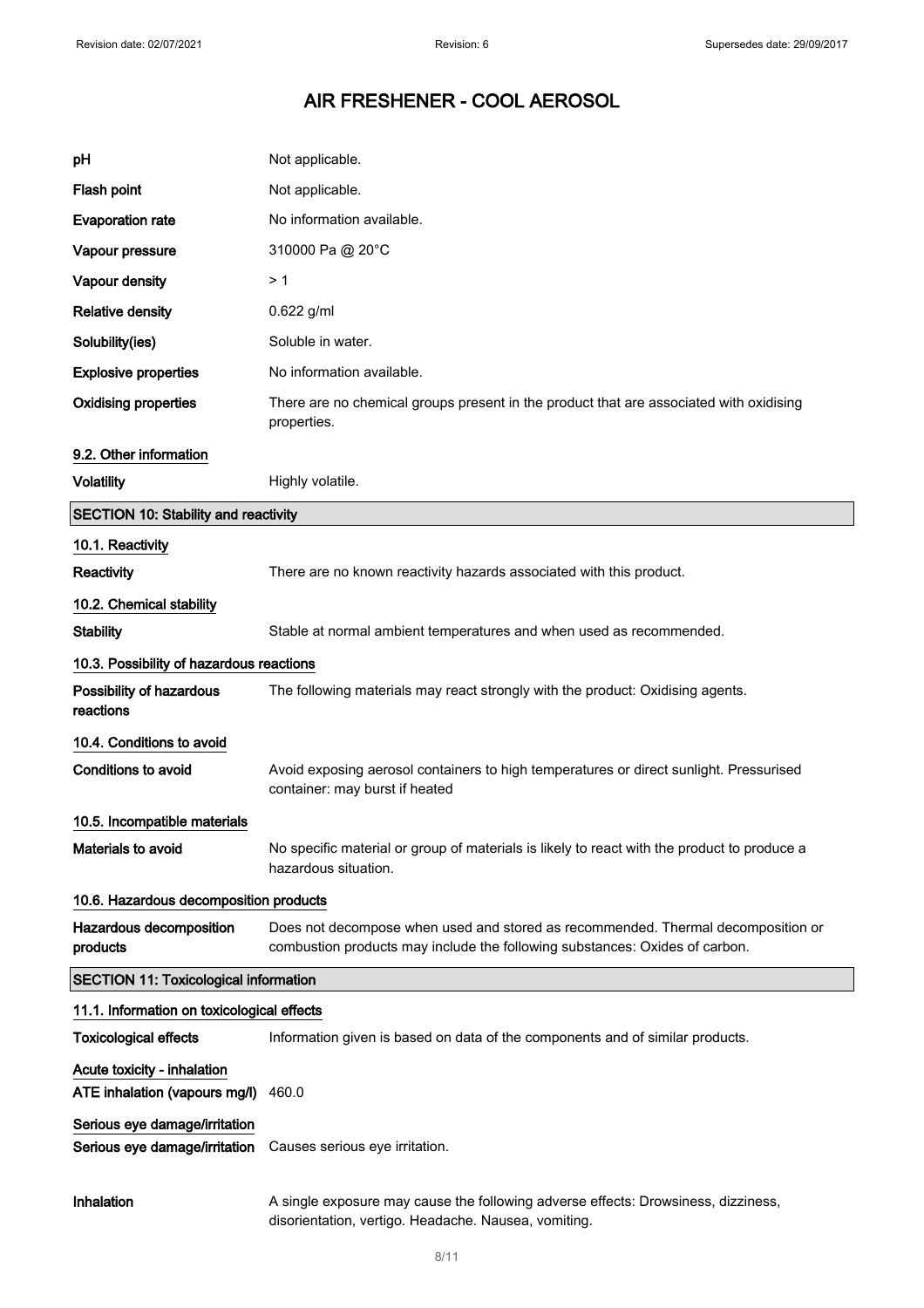| Ingestion                                  | Due to the physical nature of this product, it is unlikely that ingestion will occur. May be<br>harmful if swallowed.                                                                                                                                                  |
|--------------------------------------------|------------------------------------------------------------------------------------------------------------------------------------------------------------------------------------------------------------------------------------------------------------------------|
| <b>Skin contact</b>                        | Repeated exposure may cause skin dryness or cracking. May cause sensitisation or allergic<br>reactions in sensitive individuals.                                                                                                                                       |
| Eye contact                                | Irritating to eyes.                                                                                                                                                                                                                                                    |
| Route of exposure                          | Skin and/or eye contact Inhalation                                                                                                                                                                                                                                     |
| <b>Medical considerations</b>              | Skin disorders and allergies.                                                                                                                                                                                                                                          |
| <b>SECTION 12: Ecological information</b>  |                                                                                                                                                                                                                                                                        |
| Ecotoxicity                                | The product contains a substance which is harmful to aquatic organisms and which may<br>cause long-term adverse effects in the aquatic environment.                                                                                                                    |
| 12.1. Toxicity                             |                                                                                                                                                                                                                                                                        |
| <b>Toxicity</b>                            | Harmful to Aquatic Organisms                                                                                                                                                                                                                                           |
| 12.2. Persistence and degradability        |                                                                                                                                                                                                                                                                        |
|                                            | Persistence and degradability The degradability of the product is not known.                                                                                                                                                                                           |
| 12.3. Bioaccumulative potential            |                                                                                                                                                                                                                                                                        |
| <b>Bioaccumulative potential</b>           | No data available on bioaccumulation.                                                                                                                                                                                                                                  |
| 12.4. Mobility in soil                     |                                                                                                                                                                                                                                                                        |
| <b>Mobility</b>                            | The product contains volatile organic compounds (VOCs) which will evaporate easily from all<br>surfaces.                                                                                                                                                               |
| 12.5. Results of PBT and vPvB assessment   |                                                                                                                                                                                                                                                                        |
| Results of PBT and vPvB<br>assessment      | This product does not contain any substances classified as PBT or vPvB.                                                                                                                                                                                                |
| 12.6. Other adverse effects                |                                                                                                                                                                                                                                                                        |
| Other adverse effects                      | None known.                                                                                                                                                                                                                                                            |
| <b>SECTION 13: Disposal considerations</b> |                                                                                                                                                                                                                                                                        |
| 13.1. Waste treatment methods              |                                                                                                                                                                                                                                                                        |
| <b>General information</b>                 | The generation of waste should be minimised or avoided wherever possible. When handling<br>waste, the safety precautions applying to handling of the product should be considered.<br>Dispose of waste product or used containers in accordance with local regulations |
| Disposal methods                           | Dispose of contents/container in accordance with national regulations. Do not puncture or<br>incinerate, even when empty.                                                                                                                                              |
| <b>SECTION 14: Transport information</b>   |                                                                                                                                                                                                                                                                        |
| 14.1. UN number                            |                                                                                                                                                                                                                                                                        |
| UN No. (ADR/RID)                           | 1950                                                                                                                                                                                                                                                                   |
| UN No. (IMDG)                              | 1950                                                                                                                                                                                                                                                                   |
| UN No. (ICAO)                              | 1950                                                                                                                                                                                                                                                                   |
| UN No. (ADN)                               | 1950                                                                                                                                                                                                                                                                   |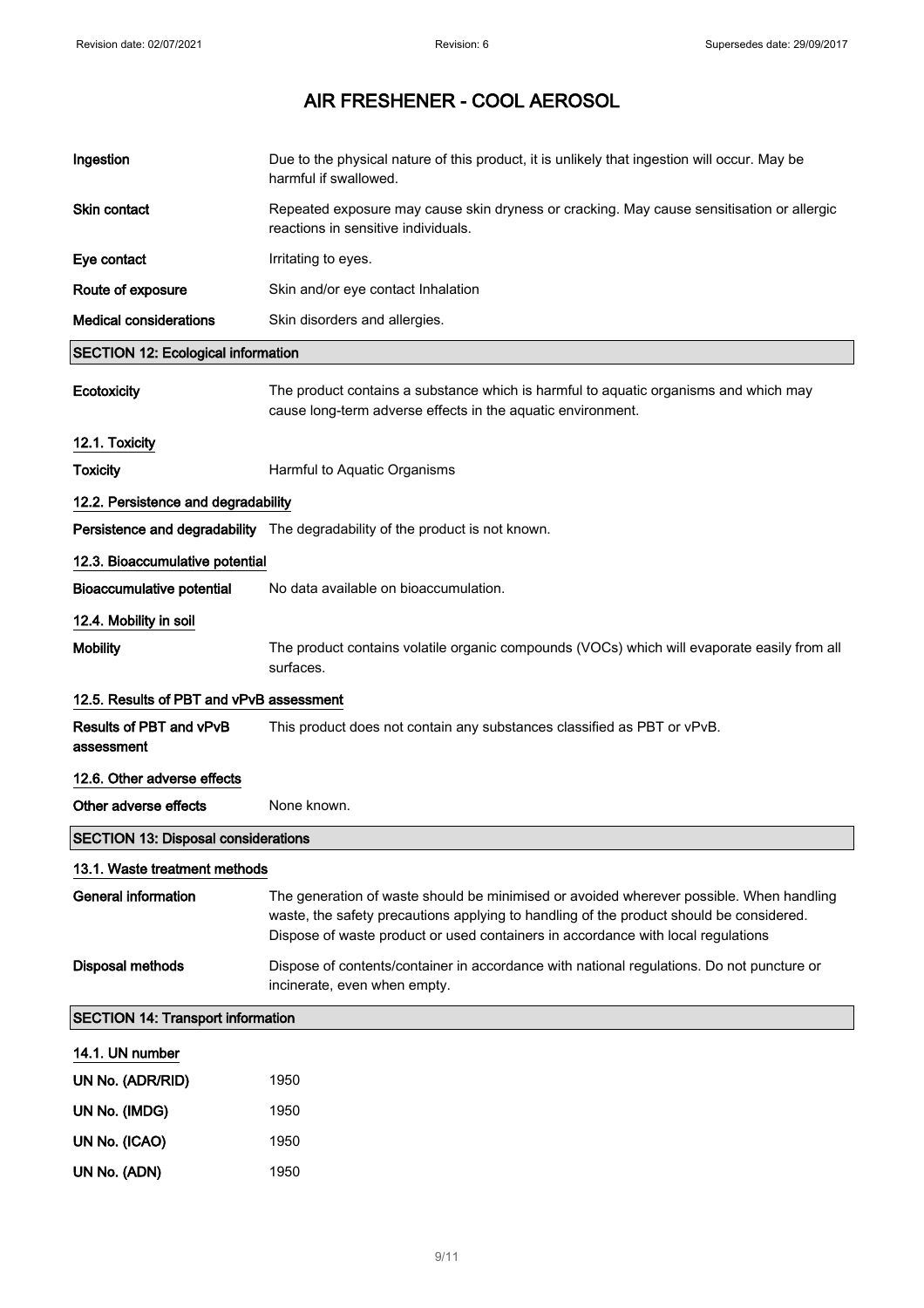#### 14.2. UN proper shipping name

| Proper shipping name<br>(ADR/RID)           | <b>AEROSOLS</b> |
|---------------------------------------------|-----------------|
| <b>Proper shipping name (IMDG)</b> AEROSOLS |                 |
| <b>Proper shipping name (ICAO)</b> AEROSOLS |                 |
| Proper shipping name (ADN) AEROSOLS         |                 |
| 14.3. Transport hazard class(es)            |                 |
| <b>ADR/RID class</b>                        | 2.1             |
| ADR/RID classification code                 | 5F              |
| <b>ADR/RID label</b>                        | 2.1             |
| IMDG class                                  | 2.1             |
| ICAO class/division                         | 2.1             |
| ADN class                                   | 2.1             |
|                                             |                 |

#### Transport labels



#### 14.4. Packing group

| ADR/RID packing group     | None |
|---------------------------|------|
| <b>IMDG packing group</b> | None |
| ICAO packing group        | None |
| ADN packing group         | None |

#### 14.5. Environmental hazards

Environmentally hazardous substance/marine pollutant No.

#### 14.6. Special precautions for user

| <b>EmS</b>              | $F-D. S-U$ |
|-------------------------|------------|
| ADR transport category  | 2          |
| Tunnel restriction code | (D)        |

#### 14.7. Transport in bulk according to Annex II of MARPOL and the IBC Code

Transport in bulk according to Not applicable. Annex II of MARPOL 73/78 and the IBC Code